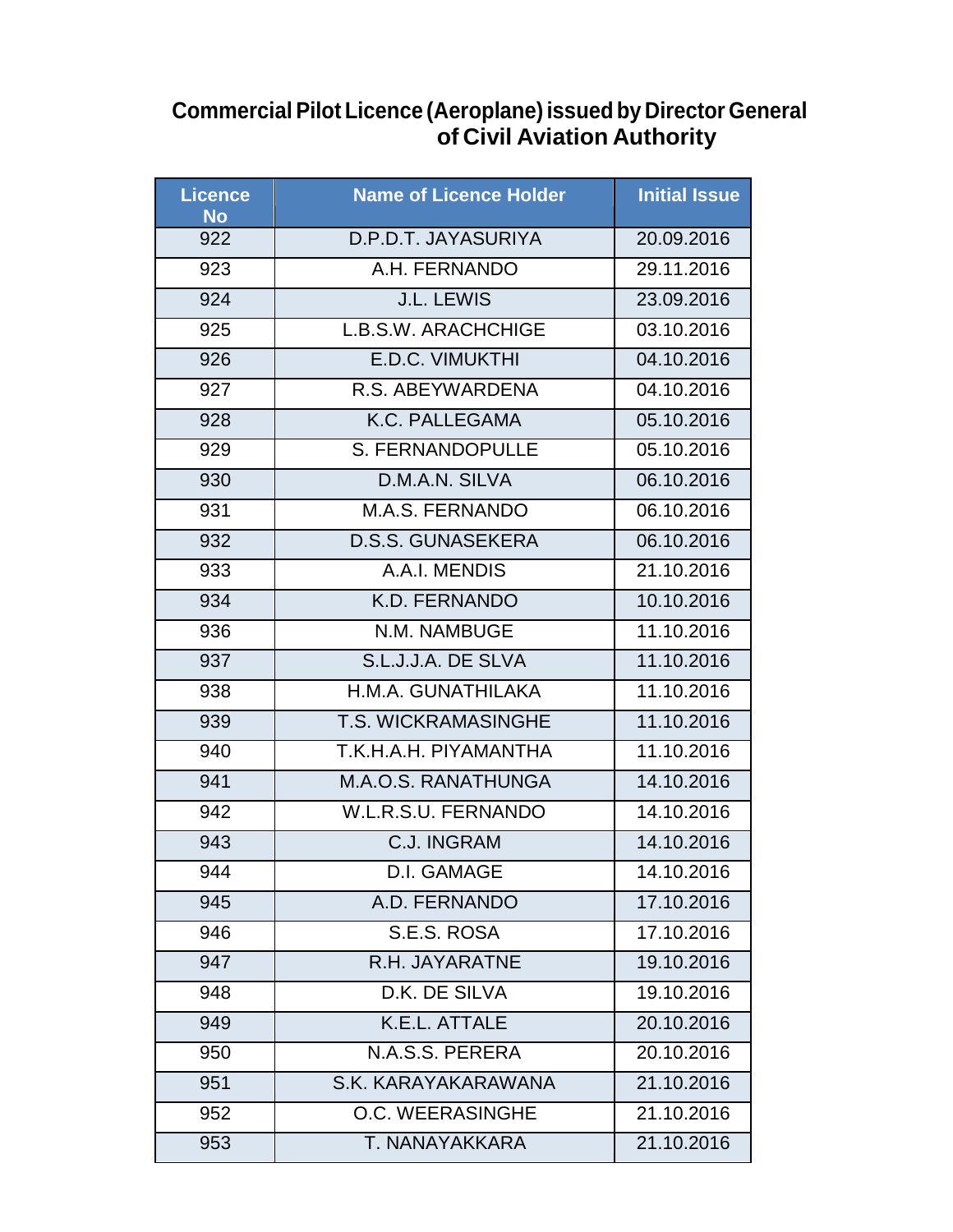| Licence<br><b>No</b> | <b>Name of Licence Holder</b> | <b>Initial Issue</b> |
|----------------------|-------------------------------|----------------------|
| 954                  | A.N.H. PEIRIS                 | 21.10.2016           |
| 955                  | A.A.E. DABARERA               | 21.10.2016           |
| 956                  | P.A.H.C. GUNATHILAKE          | 24.10.2016           |
| 957                  | K.H. FERNANDO                 | 24.10.2016           |
| 958                  | S.S. WAGNER                   | 24.10.2016           |
| 959                  | <b>S.M.T. MADUSHAN</b>        | 15.12.2016           |
| 960                  | M.A.D.H. CHAMARA              | 23.12.2016           |
| 961                  | D.M.S. MENDIS                 | 23.12.2016           |
| 962                  | D.M. MARIKAR                  | 28.12.2016           |
| 963                  | K.A.P. RAVINDRA               | 27.01.2017           |
| 964                  | P.K. THAYANANDAN              | 26.04.2017           |
| 965                  | <b>U.G. FERNANDO</b>          | 16.02.2017           |
| 966                  | S. SUDARSHAN                  | 17.02.2017           |
| 967                  | <b>G.P.S. JAYATILLAKE</b>     | 22.02.2017           |
| 968                  | E.M.L. VIMUKTHI               | 22.02.2017           |
| 969                  | <b>M.I. RASSOOL</b>           | 17.02.2017           |
| 970                  | T.P. KITHULGODA               | 22.02.2017           |
| 971                  | <b>M.R.M. RANASINGHE</b>      | 23.02.2017           |
| 972                  | S.M. ROZAIRO                  | 23.02.2017           |
| 973                  | <b>S.D. JEEVARATNE</b>        | 23.02.2017           |
| 974                  | S.A.D.M.S.D. WIJESINGHE       | 23.02.2017           |
| 975                  | M.R. RIZVI                    | 23.02.2017           |
| 976                  | C.S. KARIYAWASAM              | 27.02.2017           |
| 977                  | <b>C.R. RANATUNGA</b>         | 27.02.2017           |
| 978                  | R.M.S. SAMEERA                | 27.02.2017           |
| 979                  | M.M. MOHIDEEN                 | 27.02.2017           |
| 980                  | R.K. ALUWIHARE                | 27.02.2017           |
| 981                  | W.G.M.P.M. PERERA             | 12.04.2017           |
| 982                  | S.C. JAYASURIYA               | 15.05.2017           |
| 983                  | <b>C.R. MALALASEKERA</b>      | 26.05.2017           |
| 984                  | <b>C.S. SIRIWARDENA</b>       | 22.06.2017           |
| 985                  | M.A. NIYAS                    | 14.07.2017           |
| 986                  | M.T.B. FERNANDO               | 14.07.2017           |
| 987                  | <b>G.S.H. SENANAYAKE</b>      | 25.07.2017           |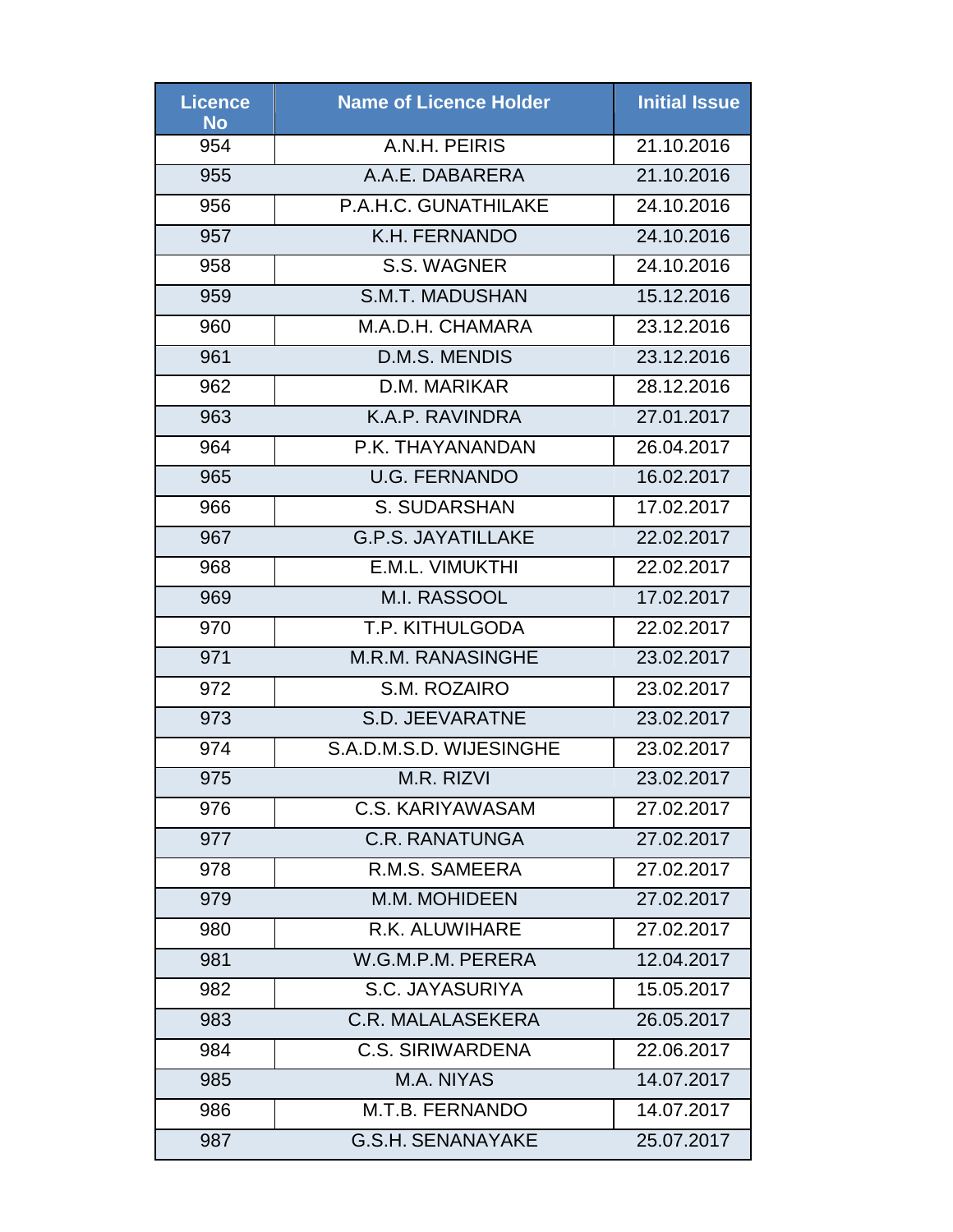| <b>Licence No</b> | <b>Name of Licence Holder</b>  | <b>Initial Issue</b> |
|-------------------|--------------------------------|----------------------|
| 988               | R.A. KUMARASINGHE              | 26.07.2017           |
| 989               | <b>S.D. GUNASEKERA</b>         | 28.07.2017           |
| 990               | D.A.P.M. SEAN                  | 03.08.2017           |
| 991               | <b>L.I.A. TILLEKERATNE</b>     | 18.08.2017           |
| 992               | <b>B.K.U.M. RODRIGO</b>        | 25.08.2017           |
| 993               | <b>V. MATHUSHAN</b>            | 21.08.2017           |
| 994               | S. KAMALANATHAN                | 28.08.2017           |
| 995               | D.J. RANABAHU                  | 30.08.2017           |
| 996               | C.D. ZOYSA SIRIWARDENA         | 31.08.2017           |
| 997               | M.B. LIYANAGE                  | 25.09.2017           |
| 998               | T.P.V. FERNANDO                | 25.09.2017           |
| 999               | <b>U.S. GUNAWARDENA</b>        | 27.09.2017           |
| 1000              | K.K.I.P. KUMARA                | 03.10.2017           |
| 1001              | P.M. JAYASEKERA                | 06.10.2017           |
| 1002              | <b>M.T.D. GUNATISSA</b>        | 17.10.2017           |
| 1003              | K.G. PREMAWARDENA              | 27.10.2017           |
| 1004              | <b>J.C. SAMARAKOON</b>         | 20.11.2017           |
| 1005              | C. ABEYWARDENA                 | 28.11.2017           |
| 1006              | W.D.D.W. GUNATHILAKE           | 12.12.2017           |
| 1007              | <b>M.S. SHERIFF</b>            | 12.12.2017           |
| 1008              | M.S.G. SILVA                   | 13.12.2017           |
| 1009              | M.H.G. GUNATHUNGA              | 15.12.2017           |
| 1010              | T.V.P.B. FERNANDO              | 18.12.2017           |
| 1011              | S.A.O.S. RATHNASEKERA          | 19.12.2017           |
| 1012              | A.K.D.K.S. SAMARANAYAKE        | 19.12.2017           |
| 1013              | K.J.R.R.R.W.M.R.A.M.V. ATIPOLA | 22.12.2017           |
| 1014              | N.S. FERNANDO                  | 26.12.2017           |
| 1015              | M.P.R. SILVA                   | 02.01.2018           |
| 1016              | A.T.H.M. APPUTHANTHRI          | 02.01.2018           |
| 1017              | D.D.M. PONNAMPERUMA            | 02.01.2018           |
| 1018              | R.A.N. DE FONSEKA              | 02.01.2018           |
| 1019              | W.M.S.Y. APONSO                | 04.01.2018           |
| 1020              | <b>T.C. CASINADER</b>          | 05.01.2018           |
| 1021              | L.B.P.D. JAYASOORIYA           | 05.01.2018           |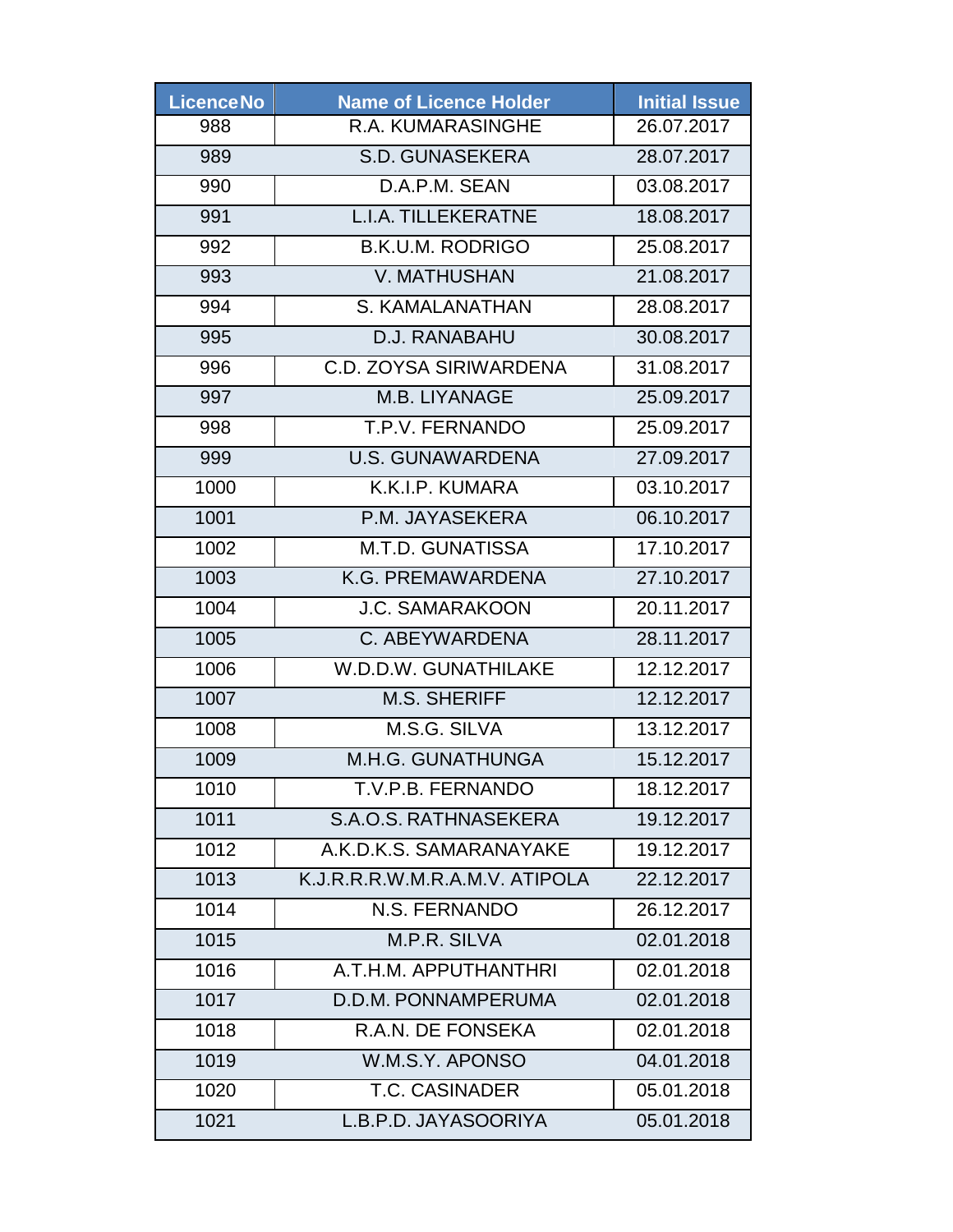| <b>Licence No</b> | <b>Name of Licence</b><br><b>Holder</b> | <b>Initial Issue</b> |
|-------------------|-----------------------------------------|----------------------|
| 1022              | P.N. BAMUNUSINGHE                       | 08.01.2018           |
| 1023              | K.S.D.Peiris                            | 23.02.2018           |
| 1024              | W.S.A.Perera                            | 14.05.2018           |
| 1025              | B.A.N.L. Balasooriya                    | 06.06.2018           |
| 1026              | K.D.Danwatte                            | 25.06.2018           |
| 1027              | K.V.Jayawardena                         | 24.07.2018           |
| 1028              | K.R.Ranasinghe                          | 24.07.2018           |
| 1029              | H.D.S.Mayuranga                         | 09.08.2018           |
| 1030              | R.N.Pathiranagama                       | 31.08.2018           |
| 1031              | D.M.Fernando                            | 19.10.2018           |
| 1032              | M.H.D.Zilwa                             | 03.10.2018           |
| 1033              | S.A.M.Gunathilake                       | 08.10.2018           |
| 1034              | Y.G.Danthanarayana                      | 08.10.2018           |
| 1035              | D.M.D.De Silva                          | 15.10.2018           |
| 1036              | H.M.Fernando                            | 19.10.2018           |
| 1037              | H.C.R.Peiris                            | 23.10.2018           |
| 1038              | D.M.D.Silva                             | 19.11.2018           |
| 1039              | E.S.Timothy                             | 23.11.2018           |
| 1040              | N.D.C.De Costa                          | 28.11.2018           |
| 1041              | W.N.S.R.Fernando                        | 11.12.2018           |
| 1042              | <b>GAKDe Silva</b>                      | 08.01.2019           |
| 1043              | V K Hulangamuwa                         | 03.01.2019           |
| 1044              | H S P Jayasuriya                        | 08.01.2019           |
| 1045              | S J Livera                              | 22.01.2019           |
| 1046              | C S Wijegunaratne                       | 28.01.2019           |
| 1047              | S S L S Fernando                        | 28.01.2019           |
| 1048              | R M T C B Rajapaksha                    | 22.02.2019           |
| 1049              | D J Amarasinghe                         | 22.02.2019           |
| 1050              | K U P Fernando                          | 27.02.2019           |
| 1051              | D N Dolapihilla                         | 28.02.2019           |
| 1052              | M S Perera                              | 28.02.2019           |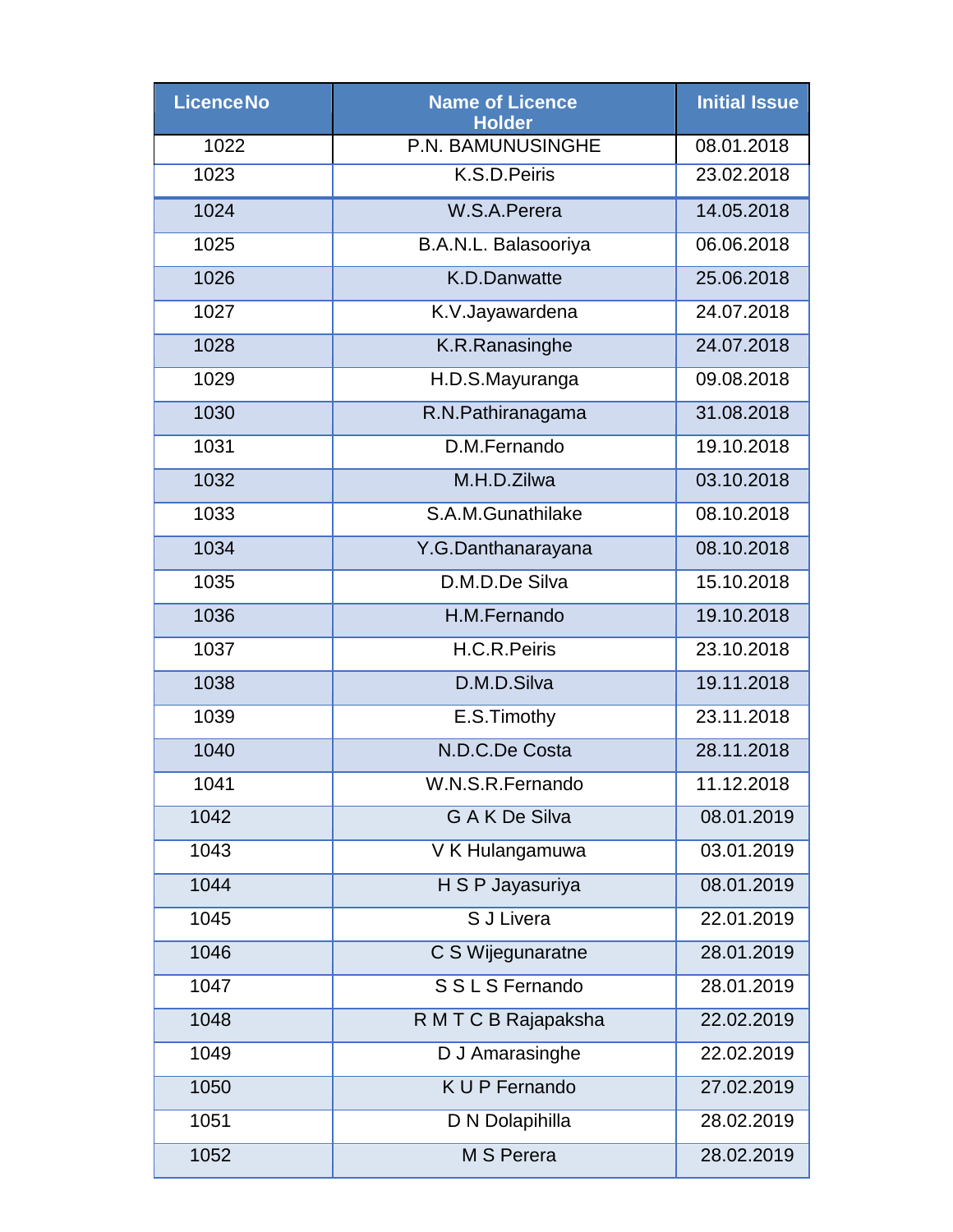| <b>Licence No</b> | <b>Name of Licence Holder</b> | <b>Initial Issue</b> |
|-------------------|-------------------------------|----------------------|
| 1053              | A R Pitiarachchi              | 01.03.2019           |
| 1054              | A A Wickramarachchi           | 01.03.2019           |
| 1055              | L M R S Nandasiri             | 05.03.2019           |
| 1056              | S.H.Udugama                   | 2019.03.06           |
| 1057              | R.A.T.A.Ranasinghe            | 2019.03.07           |
| 1058              | S R Moulana                   | 07.03.2019           |
| 1059              | M V D C A Karunaratne         | 11.03.2019           |
| 1060              | A B Segaram                   | 11.03.2019           |
| 1061              | W A R Divyangi                | 11.03.2019           |
| 1062              | M K Batathuruge               | 18.03.2019           |
| 1063              | M D G Peiris                  | 19.03.2019           |
| 1064              | K S M Arawwala                | 21.03.2019           |
| 1065              | R S Vendaalan                 | 22.03.2019           |
| 1066              | K E R Madusanka               | 27.03.2019           |
| 1067              | A D C Coonghe                 | 27.03.2019           |
| 1068              | <b>U S Rathnaweera</b>        | 05.04.2019           |
| 1069              | R R T Fernando                | 10.04.2019           |
| 1070              | Y G V C Yatanwala             | 13.05.2019           |
| 1071              | S D Wijesooriya               | 30.05.2019           |
| 1072              | P.I.U.Vithanage               | 2019.07.15           |
| 1073              | P D M Senadeera               | 17.07.2019           |
| 1074              | J K D T S Ranathunga          | 29.07.2019           |
| 1075              | L D P K Nanayakkara           | 27.08.2019           |
| 1076              | M D R W Abeyratne             | 30.08.2019           |
| 1077              | M D Jayawardena               | 08.09.2019           |
| 1078              | D S R Gunawardena             | 09.03.2019           |
| 1079              | H D M Y Perera                | 30.09.2019           |
| 1080              | M Q A Hannan                  | 21.10.2019           |
| 1081              | P.R.R.N.B.Ariyaratne          | 18.11.2019           |
| 1082              | A Hendawitharane              | 25.11.2019           |
| 1083              | V Krishanth                   | 26.11.2019           |
| 1084              | K M T N Kulatunga             | 07.01.2020           |